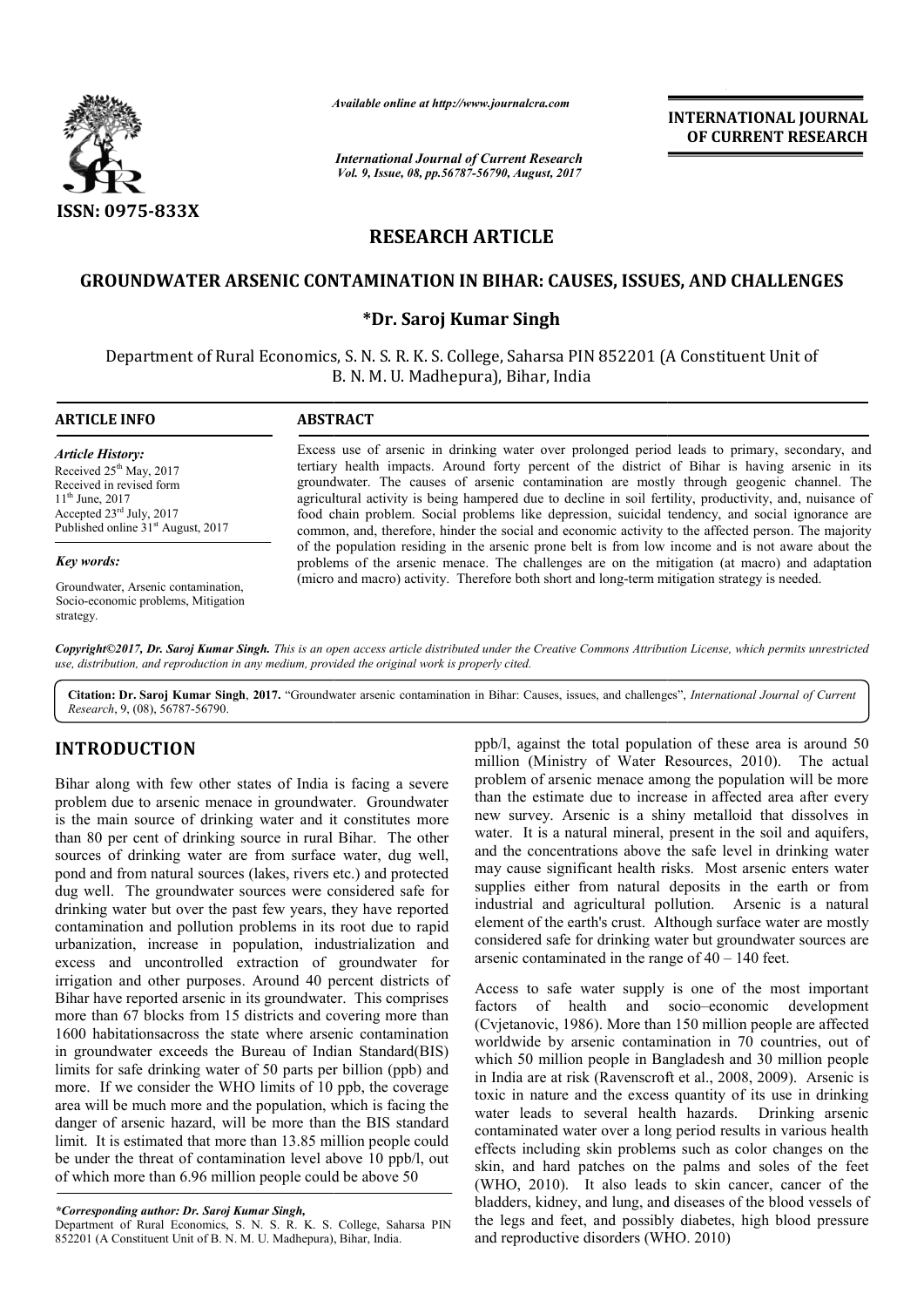#### **Water pollution and arsenic scenario**

Air and water pollution are major environmental problems that currently exist in India along with depletion of nonrenewable resources and degradation of renewable resources (Sankar, 2000). While resources are for economic good, pollutants are the degrader of resources and hence economically undesirable. Pollutants are the reverse of the resources (Dasgupta, 2010) and pollution is thus the reverse of conservation (Dasgupta, 1993 and 2007). Pollution can be thought of as a pure public bad and hence pollution reduction as a public good (Baliga and Maskin, 2005). Pollution is treated as negative externalities in economics literature (Pigou, 1920, Sankar, 2005). When certain actions of producers or consumers have unintended effects on other producers or consumers externality arises. Externality is of two kinds positive and negative. Externalities may be global public bads (emissions of greenhouse gases, climate change, depletion of ozone layer, loss of bio-diversity and extinction of endangered species and other are some of the examples of global public bads) which have global effect and local public bads (problem of groundwater or surface water in a region, land degradation, air and vehicular pollutions and others are some of the examples of the local public bads) which have local or regional effect. Climate change problem worsen the availability of water in the country as it threatens the water cycle. As the population increases, the demand for agriculture also grows and the demand of water thus increases.

#### **Water Pollution**

Water pollution is a major concern in India and particular in Bihar. With around 17 percent of the world's population but only 4 percent of its usable freshwater, India has a scarcity of water. World oceans cover about 3/4th of earth's surface.

### **Arsenic Contamination: Causes and Sources**

Arsenic is found in the natural environment in plenty in the earth's crust and in small magnitudes in rock, soil, water and air and is always present as compounds with oxygen, chlorine, sulphur, carbon and hydrogen on one hand, and with lead, gold and iron on the other (Ministry of Water Resources, 2010b). It can exist in both organic and inorganic form but inorganic arsenic is more toxic than organic arsenic. Inorganic arsenic compounds are known to be carcinogens that are more human. Arsenic in element form is insoluble in water and soluble in oxidized form. Countries including Argentina, Bangladesh, Chile, Ghana, Mexico, Mongolia, India, Taiwan, Vietnam, and United States are exposed to arsenic problems because the sources of arsenic are primarily natural rather than anthropogenic or geothermal. Inorganic arsenic of geological origin has been recognized as the main form of arsenic in groundwater.

#### **Arsenic Scenario in Bihar**

Arsenic is a heavy metal and regarded as a toxic element. Excess of arsenic in drinking water over long run is considered as a human health hazard and leads to different diseases. In extreme cases, it leads to an end of human life. Seven states of India have reported arsenic contamination in groundwater and it is increasing at increasing rate (Ministry of Environment and Forest, 2009). Out of reported seven states, Bihar and West Bengal have severe impact of the livelihoods of the stakeholders due to arsenic menace.

The first case of arsenic in India was reported in 1976 from Chandigarh, where some patients were suffering from no cirrhotic portal hypertension (NCPH) and later it was found that the water used by patients who suffered from NCPH came from arsenic contaminated tube wells (Ministry of Water Resources, 2010b). In 1982 a patient from North - 24 Parganas district of West Bengal, reported skin lesions which were not like the usual skin diseases and later, similar problems were found in many patients from the same village suffered from such problems in soles of their feet, palms of their hands, ulcers in hands and bodies. It was found that the cause of theses was the excess availability of arsenic in tube wells in drinking water (Ministry of Water Resources, 2010a). Soon after the incident, four districts of West Bengal (North 24 Parganas, South 24 Parganas, Nadia, and Murshidabad) were found on arsenic menace in ground water. In 1983, 33 villages of four districts were identified, having arsenic contamination. By the end of 2004, 3200 villages of 85 blocks from 9 districts were identified having arsenic contaminated water and by the end of 2008, more than 3417 villages of 111 blocks from 9 districts have reported arsenic contaminated groundwater (Ministry of Water Resources, 2010b).

As of 2009, out of 38 districts of Bihar, 57 blocks from 15 districts having total population more than 10 million have been reported to have arsenic groundwater contamination above 50 mg/l (Ministry of Water Resources, 2010a and 2010b, Ministry of Environment and Forest, 2009). Due to the excess arsenic contaminated drinking water, 18 babies were born blind in the Bhojpur district. The demographic survey done by many organizations mainly in Bihar and West Bengal estimated that more than 13.85 million people could be under the threat of contamination level above 10 mg/l, in which more than 6.96 million people could be above 50 mg/l, against the total population of those areas of the order of 50 million (Ministry of Water Resources, 2010b). Livestock in large number has also been exposed to arsenic contaminated groundwater. In the arsenic affected areas, arsenic contaminated groundwater is also used for agricultural irrigation. This leads to the possibility of arsenic exposure through food chain not only in contaminated areas but also in areas with no contamination due to open market sale of food products. Out of seven states, two states of India namely Bihar and West Bengal are worst affected by arsenic contamination in their groundwater. Altogether more than 40 percent of the people from Bihar and West Bengal are affected by arsenic contamination in groundwater, which causes serious threats to the people of the state in health and other hazards which threats to the socio - economic status of the affected people.

#### **Issues and Challenges**

Scarcity of safe drinking water in the rural areas of Bihar acquainted with social and economic issues. It also threats the environment as well as major health problems. Contamination in drinking water hinders the social and economic activity to the affected person. The evidence on the adverse impacts of water pollution in general and on human health in particular is well known. High concentration of contamination in drinking water – arsenic, fluoride, iron, nitrate, and lead- contribute to both human mortality and morbidity. Prolonged exposure to water contamination could lead to different diseases. Epidemiological studies show that arsenic in drinking water cause cancer (Canter 1997, Chakra borty and Saha, 1987). Arsenic in drinking water over long run can cause the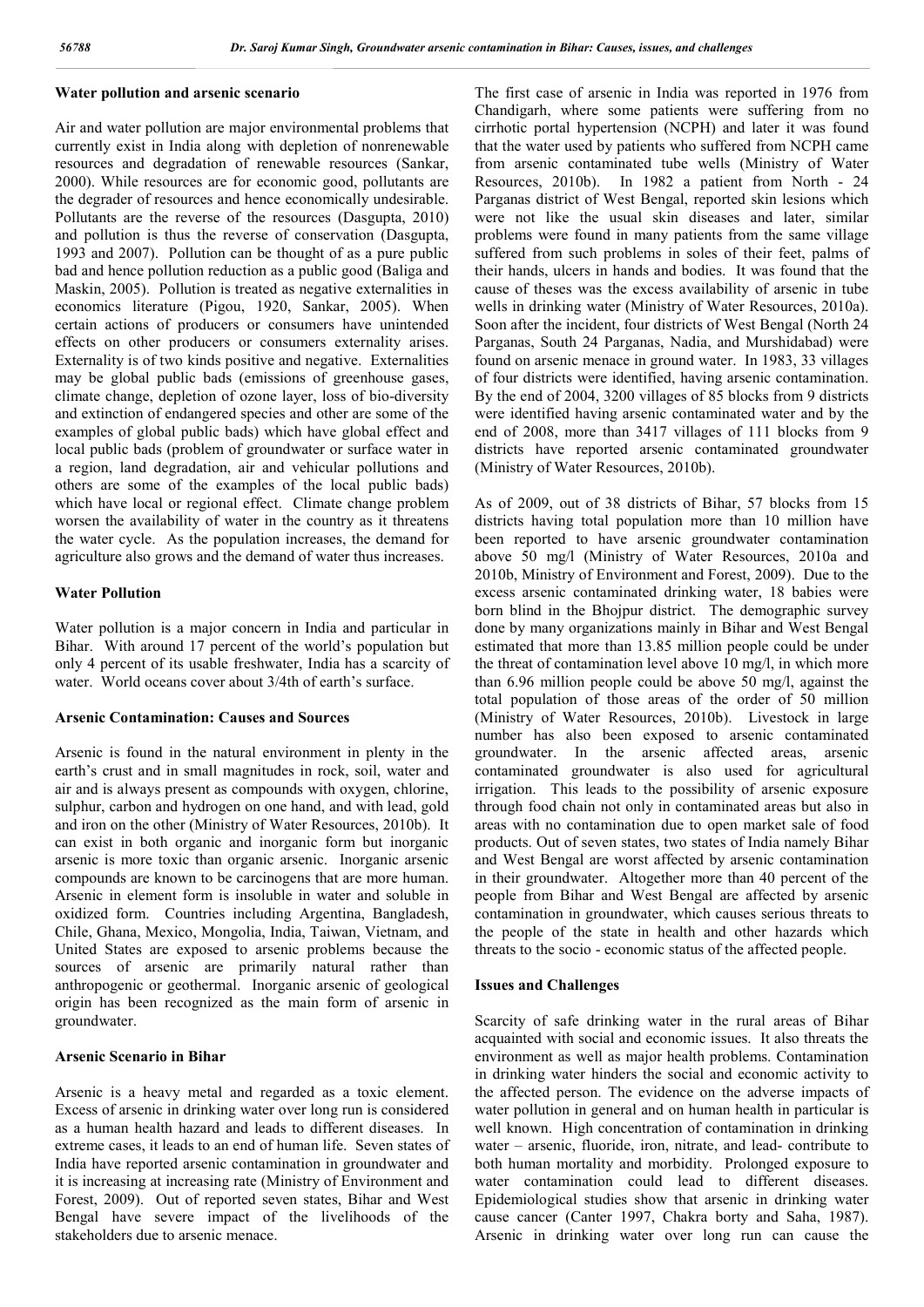problems in the reproductive system, birth defects and harm the central and peripheral nervous system (Canter, 1997) and excess acquaintance of arsenic during pregnancy can adversely affect reproductive endpoints (Mukherjee, 2006). The doseresponse relation between low arsenic concentrations in drinking water and arsenic-induced skin Keratosis and hyperactive pigmentation is well-characterized (Haque et al., 2003). The arsenic related skin disease may be associated with increased risks of skin, bladder, and lung cancer (NRC, 1999). Such health problems involved economic, social, and environmental costs to the affected stakeholders. Arsenic in drinking water hinders the social as well as economic costs to the society in general and affected households in particular. Health problems caused by pollution have economic costs arising from the expenses incurred in treating the disease and loss of productivity (Bates, 1990, Ostro, 1994, Banerjee, 2001, Adhikari, 2012). Skin lesions poses an important public health concern in Bangladesh and West Bengal, India as advanced forms of Keratosis are painful and if untreated can lead to social isolation among the affected villages (Haque et al., 2003, Haque and Khan, 2011). The arsenic problem also has a major effect on the socio-economic structure. The socio– economic problems can be mainly categorized into three classes as agricultural problem, health problem and other problems (Thakur et al. 2013). Excess presence of contaminated water leads to decrease in agricultural productivity, soil fertility, and enters into the food chain, which creates health problems. Brammer (2008) suggested that in India, Nepal, and Bangladesh, arsenic contaminated water used for irrigation enters into the food chain. All these three problems lead to both social and economic problems. While skin lesions, bladder, cancer, and mortality are few of the resulting health problems, social ignorance, depression, and suicidal tendency are among the few social problems. Arsenic related diseases are not spreadable disease. It is common myth among the households in rural areas that it is a spreadable disease. The possible solution is to initiate awareness programme by the government at the community or grassroots level. Arsenic groundwater contamination has severe economic effects on the people residing in the areas where the menace is found. There is dearth of studies on economic aspects of arsenic problems. The chronic effects of inorganic arsenic exposure via drinking water include skin lesions, such as hyper pigmentation and black foot disease, and respiratory symptoms, such as cough and bronchitis. Besides, there is sufficient evidence to link bladder and lung cancers with ingestion of inorganic arsenic (NRC, 2006).

Arsenic contaminated groundwater is used for agricultural irrigation resulting in excessive amount of available arsenic in the crops in that area. It has been reported that second to the ingestion of arsenic, after the direct consumption as drinking arsenic contaminated water, is through food chain, particularly use of contaminated rice followed by vegetables. This eventually indicates that the effects of this occurrence are farreaching; the sooner we search sustainable solutions to resolve the problems, the lesser would be its future environmental, health, socio-economic and socio-cultural hazards (Ministry of Water Resources, 2010b). The fertilizers and pesticides used for agricultural purpose also cause arsenic contamination. Rice and vegetables have more effects on arsenic contaminated water. Brammer (2008) in his study suggested that arsenicpolluted water used for agriculture irrigation is a health hazard for the people eating food from the crops irrigated in the areas of India, Bangladesh, and Nepal in recent times. Arsenic

contaminated water used for irrigation can adversely affect the soil quality and hence reduce food production. Arsenic contaminated groundwater used for irrigation in the countries of south and southeast Asia is adding arsenic to soils and rice. This poses a serious risk to sustainable agricultural production and also the livelihoods and health of the affected population of those countries (Brammer, 2009). There are some possible mitigation strategies that can be adopted: the first is to provide the alternative irrigation sources and the second could be removal of contaminants from the soil by using the appropriate technology.

#### **Concluding remarks**

Bihar is one of the least developing states of India in terms of both per capita income and human development index. In the last few decades, pollution of water level has increased due to excess exploitation of groundwater resources for irrigation and drinking purposes, rapid increase in industrialization and urbanization. Groundwater level is falling in many parts due to excess drawls leading to contamination problems with nitrate, fluoride, arsenic and other chemicals; this also contributes to contaminating potable water sources. Accesses to safe and clean drinking water along with sanitation are basic human needs. They are fundamentally linked to the health and well-being of the people. The majority of the people are facing arsenic in their drinking water is from poor socio-economic background. They are either not aware or if aware are forced to take drinking from same source due to lack of alternative sources of water. As Prime minister of India Dr. Manmohan Singh rightly said in his 2012 IWW speech that "With around 17% of the world's population but only 4% of its usable freshwater, India has a scarcity of water. Rapid economic growth and urbanization are widening the demand supply gap. Climate change could further aggravate the availability of water in the country as it threatens the water cycle. Untreated industrial effluents and sewage are increasingly polluting our water bodies. Groundwater levels are falling in many parts due to excess drawls leading to contamination with fluoride, arsenic and other chemicals. The practice of open defecation, which regrettably is all too widespread, contributes to contaminating potable water sources." If we cannot be aware and take action then the condition of contamination will be worse than Bangladesh, which will certainly affect sustainable health of the stakeholders in all aspects of life.

## **REFERENCES**

- Brammer, Hugh. 2009. Mitigation of arsenic contamination in irrigated paddy soils in South and South-East Asia. *Environment International* 35: 856-863.
- Canter, Kenneth P. 1997. Drinking Water and Cancer. *Cancer Causes and Control: The Harvard-Teikyo Special Issue*, 8(3):292-308.
- Chakraborti, A. K., & Saha, K. C. 1987. Arsenic dermatoses from tube-well water in West Bengal. *Indian Journal of Medical Research,* 85: 326–34.
- Ministry of Environment and Forest, Government of India 2010. *Report to the People on Environment and Forests 2009-2010*, New Delhi.
- Ministry of Water Resources, Government of India. 2006. *Dynamic groundwater resources of India*, Central Ground Water Board, New Delhi.
- Ministry of Water Resources, Government of India, 2007. *Annual report 2006-07*, New Delhi.